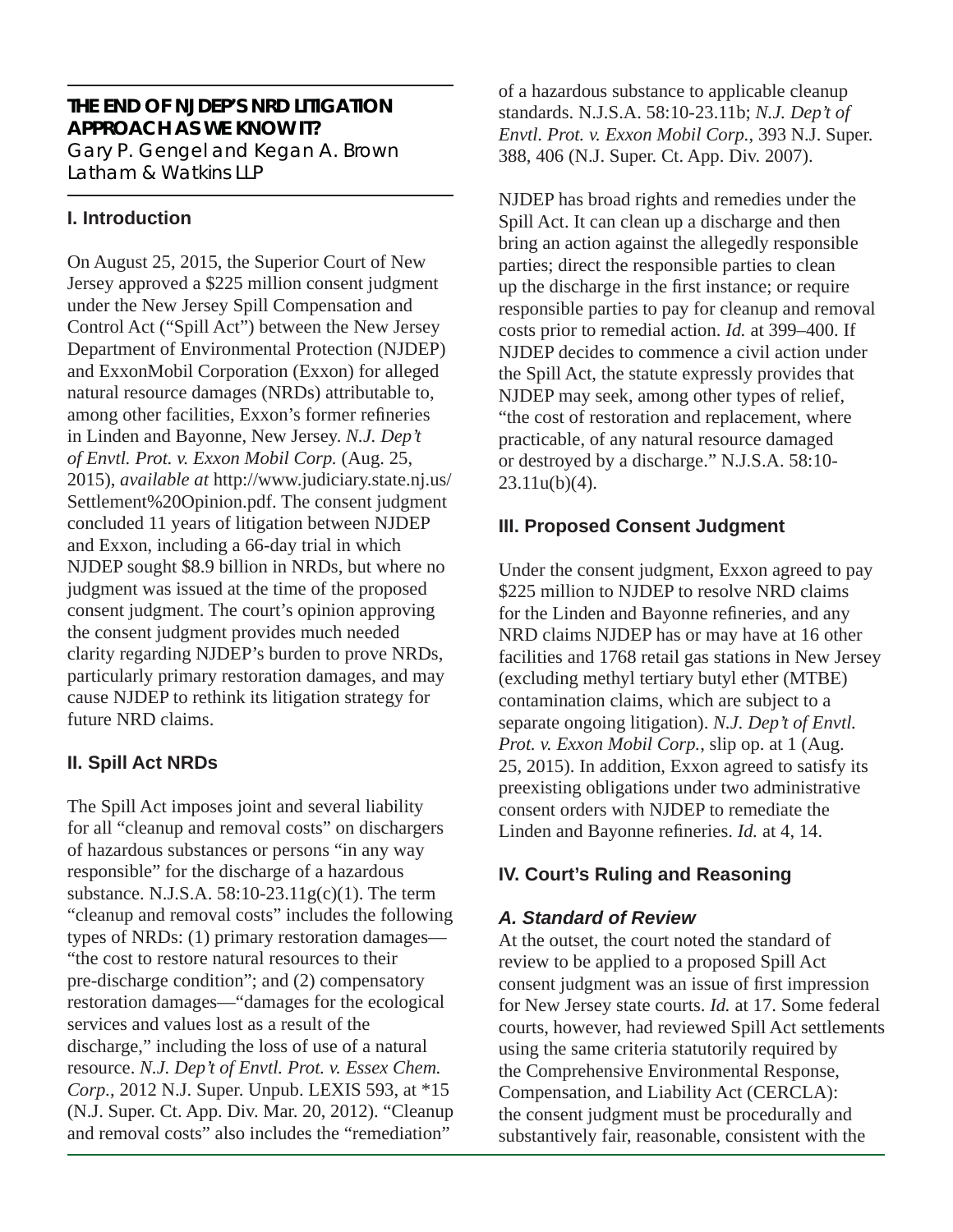statute's purposes, and in the public interest. *Id.* at 18; 42 U.S.C. § 9622. The court adopted the same standard for Spill Act settlements. *Exxon Mobil*, slip op. at 18.

As the court explained, although deference to NJDEP's decision to settle the litigation must be given, the approval standard to be applied is "not without teeth." *Id.* at 21–22. As applied to a NRD settlement:

[F]airness concerns the interactions among parties (settlers, non-settlers, and [NRD] trustees) and the methods trustees use to (1) calculate total damages; (2) apportion liability; and (3) calculate the amount each settler pays. Public interest and consistency with the governing statute concern whether the settlement is an appropriate mechanism for accomplishing environmental cleanup. Reasonableness links fairness with these two concepts by comparing the total recovery with the total damages estimate. Under this prong, courts examine whether the settlement amount appropriately reflects litigation risks and is a large enough sum to further the statute's goals and the public interest.

*Id.* at 22–23.

### *B. Summary of the Court's Analysis*

In an 81-page opinion, the trial court approved the consent judgment. With respect to "fairness" considerations, the court held that the consent judgment was the product of negotiations between two highly sophisticated parties "on equal footing, and the process was open and candid," and NJDEP's method of calculating an adequate settlement amount was substantively fair (i.e., not arbitrary and capricious). *Id.* at 27, 39. The court also held that the consent judgment was reasonable, especially considering the litigation risks faced by NJDEP, including that NJDEP might not prove entitlement to any NRDs. *Id.* at 60–61; *Essex Chem.*, 2012 N.J. Super. Unpub. LEXIS 593, at \*19 ("The trial court correctly determined, however, that plaintiffs' roles as trustees of the State's resources and their responsibilities under the Spill Act did not relieve them of their burden of proof on the issue of damages."). The consent judgment was consistent with the primary purposes of the Spill Act because it ensured the cleanup of hazardous substances, placed the financial burden of cleanup on Exxon, and promoted settlement of Spill Act claims. *Exxon Mobil*, slip op. at 67. Finally, the consent judgment was, in part, in the public interest because NJDEP decided "that the public interest is best served through settlement" and "that decision is entitled to deference." *Id.* at 70. Environmental groups and other opponents of the consent judgment have filed an appeal of the court's ruling.

Although there are many aspects of the court's reasoning and judgment that are noteworthy for practitioners, this article focuses on two specific issues: (1) the burden of proof for primary restoration damages, and (2) the quantification of natural resource service losses.

#### *C. Primary Restoration Plan Must Be "Practicable"*

In evaluating the litigation risks attendant to NJDEP's claim for primary restoration damages, the court held that NJDEP "has the burden of demonstrating, by a preponderance of the evidence, that any restoration plan is 'practicable.'" *Exxon Mobil*, slip op. at 50 (citing N.J.S.A. 58:10-  $23.11u(b)(4)$ ). Thus, "if certain site-specific realities make primary restoration non-practicable, the State may not conduct primary restoration. If this is the case, courts in turn cannot award primary restoration damages." *Id.* at 50–51.

Notably, the court relied on N.J.S.A. 58:10-23.11u for why NJDEP must prove the "practicability" of any primary restoration plan. That section of the Spill Act lists the types of remedies available to NJDEP under the Spill Act, and among those remedies is "the cost of restoration and replacement, where practicable, of any natural resource damaged or destroyed by a discharge." N.J.S.A. 58:10-23.11u(b)(4).

Even assuming the "where practicable" language applies to both "restoration" and "replacement" of natural resources (as opposed to "replacement" only), requiring NJDEP to prove that its primary restoration plan is "practicable" seemingly requires the agency to take at least two steps. First, NJDEP will need to discuss and vet its expert's proposed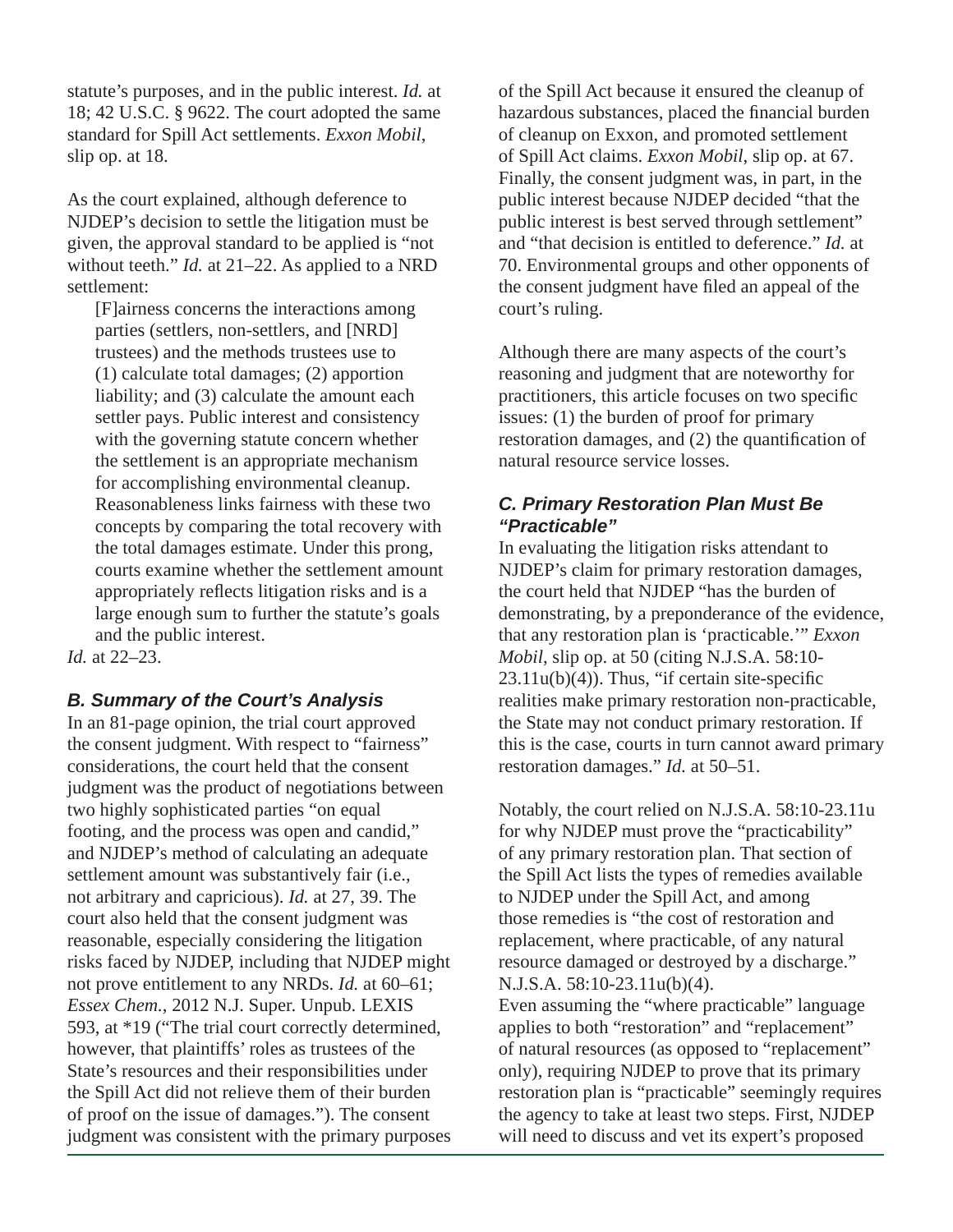primary restoration plan with those individuals responsible for overseeing the site remediation personnel in NJDEP's site remediation program (SRP) and perhaps the licensed site remediation professional (LSRP) hired by the responsible party. In the past, NJDEP did not undertake this type of coordination prior to seeking primary restoration damages as noted in the *Essex* case:

The trial court also correctly noted that Essex had been working with the SRP for more than two decades to remediate the contamination and had implemented its remediation technologies with SRP's oversight and approval at a cost of about \$5 million. SRP has not expressed any concern as to the pace of Essex's remediation efforts, nor had it required Essex to remediate the site in an expedited timeframe [as NJDEP sought through primary restoration damages]. Moreover, [NJDEP] failed to establish that Essex's proposed bioremediation plan would not work.

*Essex Chem*., 2012 N.J. Super. Unpub. LEXIS 593, at  $*19-20$  (affirming NJDEP's failure to prove primary restoration damages at trial); *see also N.J. Dep't of Envtl. Prot. v. Essex Chem. Corp.*, MID-L-5685-07, slip op. at 9–10 (July 23, 2010) ("the [NJDEP Office of Natural Resource Restoration ("ONRR")] did not have any involvement with the day-to-day decisions about characterizing the extent of the contamination, did not provide any information or input into feasibility studies, nor have they . . . consulted with SRP before asking experts to recommend primary restoration strategies for the Site. This Court agrees with Essex that the lack of coordination is problematic. . . . Here, there was a history of collaboration between Essex and the SRP which was disregarded by the ONRR.").

Second, because the restoration of natural resources to a pre-discharge condition is sometimes or even often technically "practicable," the court's requirement that NJDEP prove the practicability of its primary restoration plan likely requires NJDEP to prove that its plan is cost-effective. Indeed, both the trial court approving the consent judgment and the *Essex Chemical* appellate panel both referenced

cost as a factor in evaluating primary restoration damages. *Exxon Mobil*, slip op. at 51; *Essex Chem.*, 2012 N.J. Super. Unpub. LEXIS 593, at \*18 ("The [trial] court found that [NJDEP] had not shown that their proposed [primary restoration] plan would justify the cost, or that the public would be harmed if Essex proceeded with its bioremediation plan. We are satisfied that there is sufficient credible evidence in the record to support the court's findings.").

Taken together, both *Exxon Mobil* and *Essex Chemical* strongly suggest that NJDEP cannot recover primary restoration damages if the restoration plan seeks to return the natural resource to a pre-discharge condition in a manner that does not fairly consider site-specific conditions, previous remediation work, and whether the benefits of the primary restoration plan outweigh its costs.

#### *D. Natural Resource Service Losses Must Be Proven*

At trial, NJDEP "took the position that the mere presence of contamination not only automatically equaled an 'injury,' but that it equaled a 100% injury" of natural resources. *Exxon Mobil*, slip op. at 58. This position was not new or unexpected: NJDEP has repeatedly asserted that injury alone entitles it to recovery of NRDs. *See, e.g.*, N.J. DEP'T OF ENVTL. PROT. OFFICE OF NAT. RES. RESTORATION, http://www.nj.gov/dep/nrr/nri/ nri\_gw.htm ("Ground water injuries should be characterized during the remedial investigation process. This process must delineate the horizontal and vertical extent of contaminants. . . . Once characterization is complete, it is used in the ground water injury calculation to determine resource value.").

As part of its "reasonableness" evaluation of the consent judgment, the court noted that NJDEP's position that contamination equals 100 percent natural resource injury was inconsistent with the agency's own regulations. Pursuant to the Technical Requirements for Site Remediation (Tech Regs)—which apply to Spill Act cases [N.J.A.C. 7:26E-1.3; N.J.A.C. 7:26C-1.4(a)(4)] an "injury" is "any adverse change or impact of a discharge on a natural resource or impairment of a